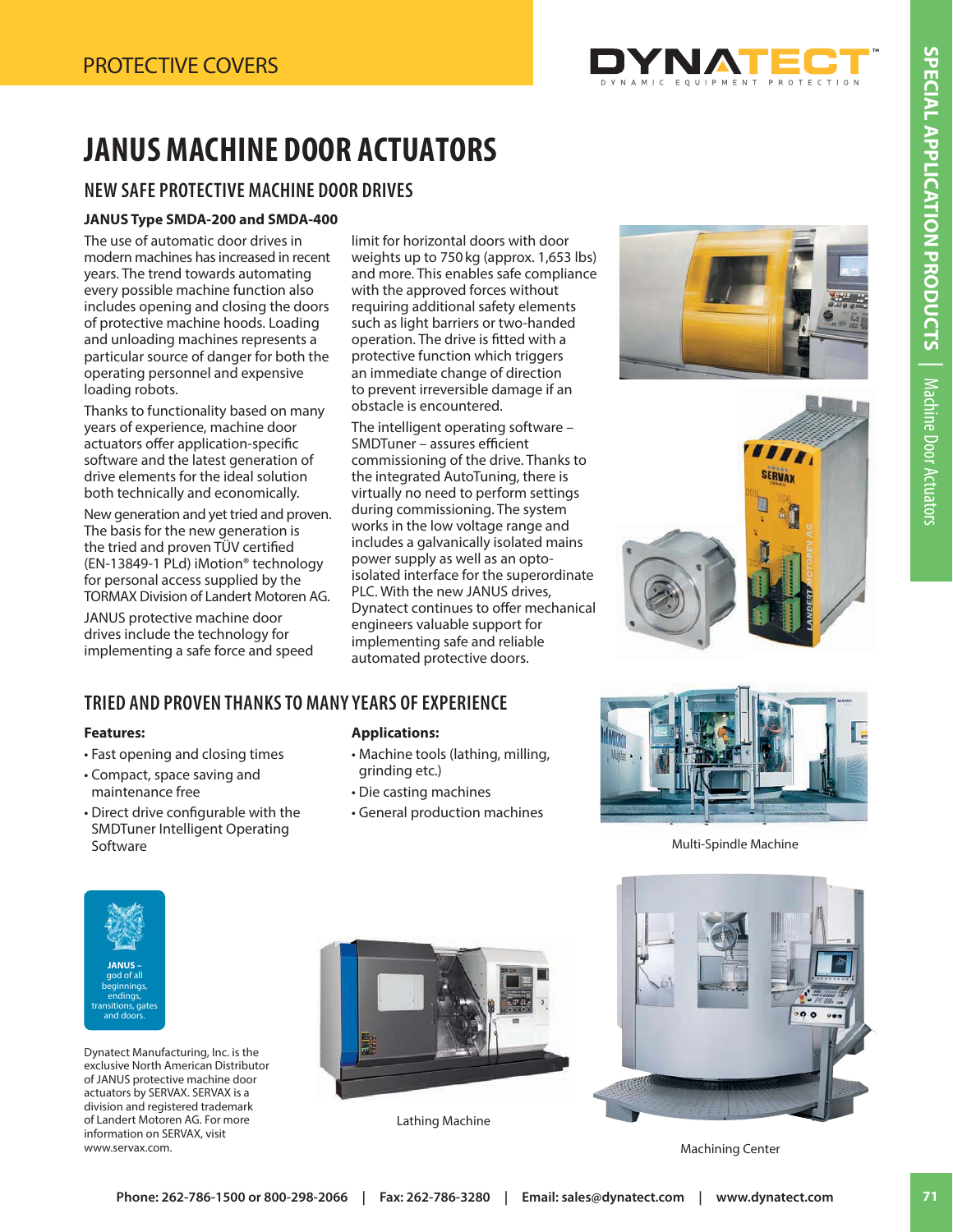

## **JANUS MACHINE DOOR ACTUATORS YOUR ADVANTAGES AT-A-GLANCE**

The new generation of machine door actuators from Dynatect unite reliable components, integrated safety, self-optimization, and our many years of practical application experience on the market. The result: a complete end-to-end solution. The system includes the technology for implementing safe force and speed limits compliant with EN 13849 for horizontal doors. The permissible forces compliant with EN 12453 are maintained.

### **Motor:**

**SPECIAL APPLICATION PRODUCTS**

**SPECIAL APPLICATION PRODUCTS** Nachine Door Actuators

Machine Door Actuators

- Compact, maintenance-free and gearless direct drive with integrated position sensor
- Three variants available: with attached toothed belt wheel, spur wheel or with free shaft end
- Easy connect power and transmitter connections, turnable 270°
- Protection class IP54 (EU)

### **Control System:**

- Compact control system with integrated power supply unit, mains filter, motion controller, power driver, and galvanically isolated I/O
- No external components such as sensors or brake resistors necessary
- 7-segment status display
- 12 LEDs for I/O state indication
- Plug-in connections

#### **Interface:**

- Actuation via digital I/O
- Programming via RS-232 interface
- USB to RS-232 converter optionally available

### **Functionality:**

- STO Safe Torque Off
- SS1 Safe Stop 1
- SLS Safe Limited Speed
- SLT Safe Limited Torque
- Integrated obstacle detection with reverse mode
- AutoTuning with door weight detection and automatic setting of the regulation parameters
- Additional external sensors can be connected and configured if necessary







Motor with Free Shaft End Motor with Toothed Belt Wheel Motor with Spur Wheel





**Tested Safety: Compliant with EU Machine Directive 2006/42/EC.**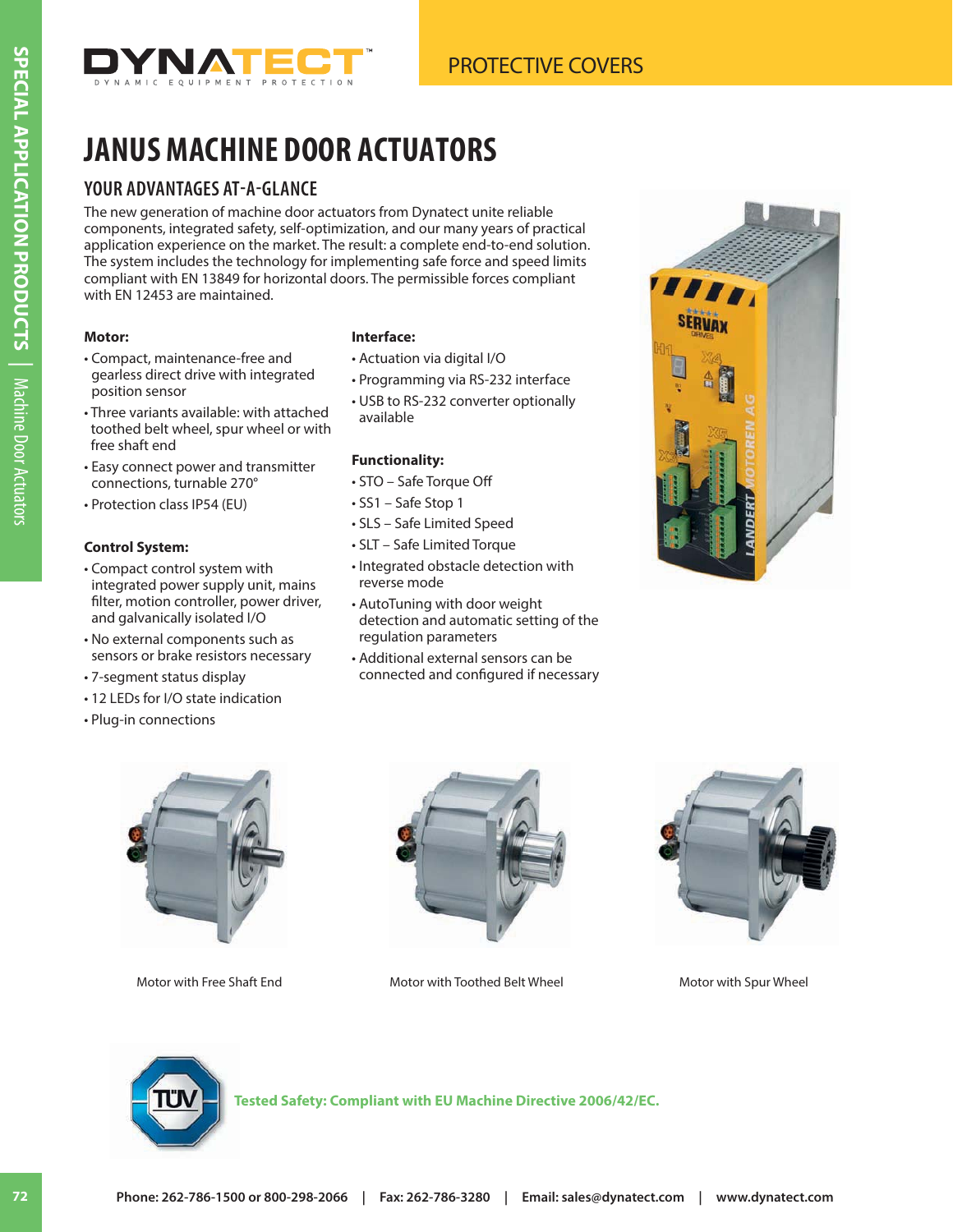

### **JANUS MACHINE DOOR ACTUATORS JANUS MACHINE DOOR ACTUATORS ACTUATORS**<br>SDM TUNER

### **SDM TUNER**

Quick and easy. With the user-friendly SMDTuner operating software, commissioning the protective door the first time is quick and easy. This PC software is used to program the machine door actuator, start up the machine door actuator, query status values, and save the data so that data records already created can be archived for documentation purposes.

The software is easy to use and requires no special training. A wizard guides you through the submenus in just a few steps. The software lets you individually optimize all JANUS drive types for various door configurations. This reduces costs during commissioning and maintenance.

#### **Optimization:**

• Optimization tools are available to advanced users in order to achieve the maximum dynamics and elegance of the motion sequence for each specific system and to record movement profiles in real time.

#### **Accessories:**

- The right toothed belt in the required length
- Toothed belt clamp
- Idler pulley
- Pre-dimensioned cables for motor and encoder in various lengths
- RS-232 to USB interface converter







Toothed Belt and Idler Pulley **RS-232 to USB Converter** Pre-Dimensional Cables



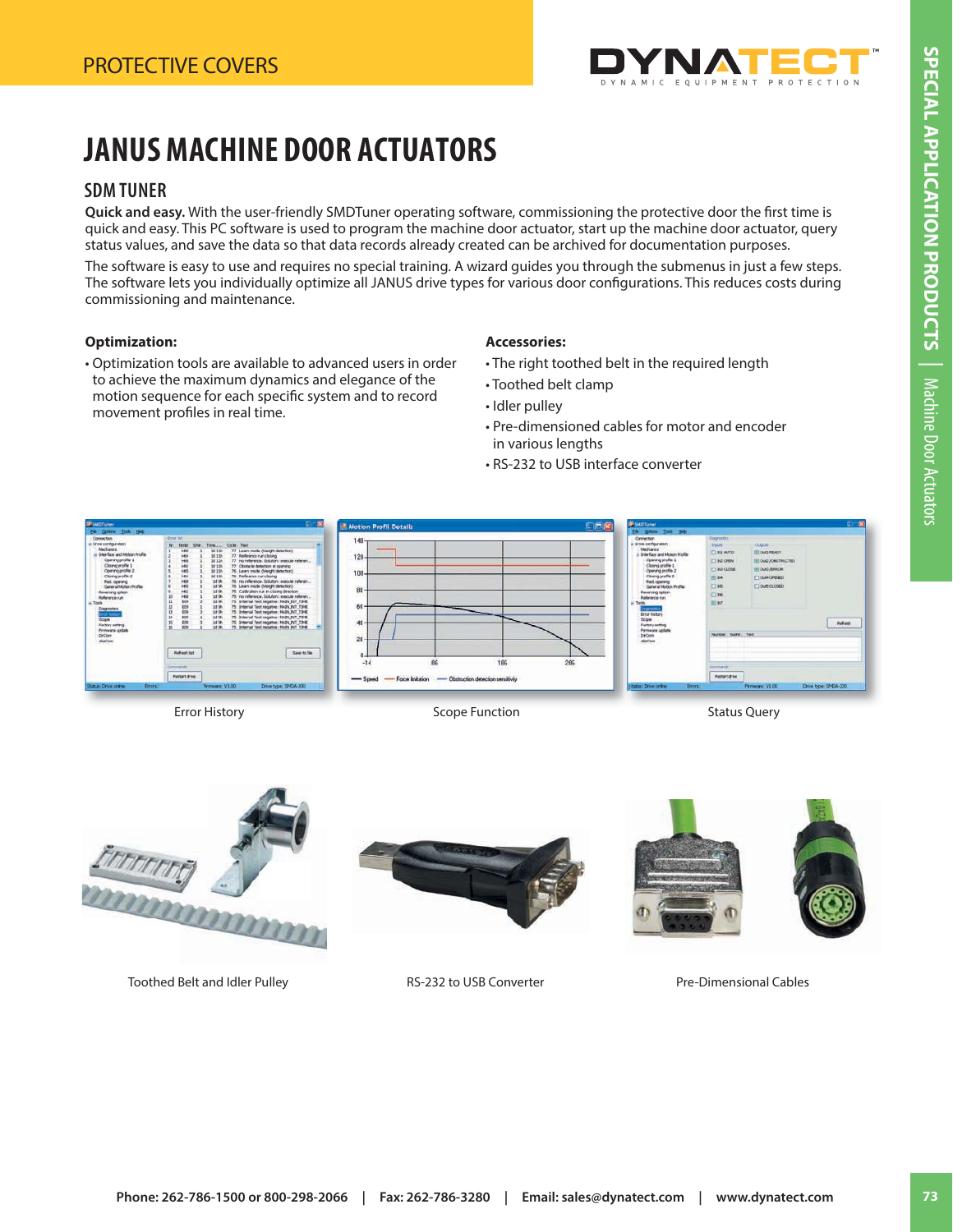

### **SMDA-200 AND SMDA-400 TECHNICAL DATA**

| <b>TYPE</b>                                          |                | <b>SMDA-200</b>                                                                                                                                                                                                               | <b>SMDA-400</b>                                 |  |
|------------------------------------------------------|----------------|-------------------------------------------------------------------------------------------------------------------------------------------------------------------------------------------------------------------------------|-------------------------------------------------|--|
| Door Weight                                          | kg             | <b>Up to 260</b>                                                                                                                                                                                                              | 200 to Approx. 750                              |  |
| <b>Tensile Force</b>                                 | N              | 230                                                                                                                                                                                                                           | 400                                             |  |
| <b>Traverse Path</b>                                 | mm             | <b>Unlimited</b>                                                                                                                                                                                                              | <b>Unlimited</b>                                |  |
| Max. Traversing Speed                                | m/s            | 1.0                                                                                                                                                                                                                           | 1.0                                             |  |
| <b>MOTOR DATA</b>                                    |                |                                                                                                                                                                                                                               |                                                 |  |
| Motor Technology                                     |                | 16-Pole Permanent<br><b>Magnet Direct Drive</b>                                                                                                                                                                               | 16-Pole Permanent<br><b>Magnet Direct Drive</b> |  |
| Nominal Motor Torque                                 | Nm             | 3.1                                                                                                                                                                                                                           | 5.4                                             |  |
| Motor Pulse Torque                                   | <b>Nm</b>      | 6.0                                                                                                                                                                                                                           | 9.8                                             |  |
| Nominal Speed at<br><b>Nominal Torque</b>            | $min-1$        | 335                                                                                                                                                                                                                           | 270                                             |  |
| Length Over All L1                                   | mm             | 145.5                                                                                                                                                                                                                         | 169                                             |  |
| <b>Installation Depth L2</b>                         | mm             | 113.5                                                                                                                                                                                                                         | 137                                             |  |
| Motor Weight                                         | kg             | 3.9                                                                                                                                                                                                                           | 5.3                                             |  |
| <b>Mounting Position</b>                             |                | Any                                                                                                                                                                                                                           | Any                                             |  |
| <b>Motor Voltage</b>                                 | <b>VAC</b>     | 17                                                                                                                                                                                                                            | 22                                              |  |
| Protection                                           |                | <b>IP54</b>                                                                                                                                                                                                                   | <b>IP54</b>                                     |  |
| <b>CONTROL DATA</b>                                  |                |                                                                                                                                                                                                                               |                                                 |  |
| <b>Continuous Current</b>                            | A              | 8.5                                                                                                                                                                                                                           | 10.0                                            |  |
| Max. Power Consumption                               | W              | 190                                                                                                                                                                                                                           | 310                                             |  |
| Mains Voltage                                        | <b>VAC</b>     | 115/230                                                                                                                                                                                                                       | 115/230                                         |  |
| <b>Mains Frequency</b>                               | Hz             | 50/60                                                                                                                                                                                                                         | 50/60                                           |  |
| <b>Operation Ambient</b><br>Temperature              | $\overline{C}$ | $+10+40$                                                                                                                                                                                                                      | $+10+40$                                        |  |
| <b>Relative Humidity</b>                             | %              | 1585                                                                                                                                                                                                                          | 1585                                            |  |
| Protection                                           |                | <b>IP20</b>                                                                                                                                                                                                                   | <b>IP20</b>                                     |  |
| Digital I/O                                          | VDC            | 24                                                                                                                                                                                                                            | 24                                              |  |
| Connectors                                           |                | - 7 Galvanically Isolated Control Inputs<br>- 5 Galvanically Isolated Control Outputs<br>- 1 RS-232 Configuration Interface<br>- 1 Motor Power Connection<br>- 1 Motor Encoder Connection<br>- 1 115/230 VAC Mains Connection |                                                 |  |
| <b>Preconfigured Input Functions</b>                 |                | AUTO Mode, Open, Close                                                                                                                                                                                                        |                                                 |  |
| <b>Freely Selectable Input</b><br><b>Functions</b>   |                | 2nd Travel Profile, Reduced Open,<br>Reference Switch, External Sensors                                                                                                                                                       |                                                 |  |
| <b>Output Functions</b>                              |                | Door Referenced, Door Closed, Door Open,<br>Error, Obstacle Detected                                                                                                                                                          |                                                 |  |
| <b>Housing Dimensions</b><br>$(H \times B \times T)$ | mm             | 297 x 92 x 187                                                                                                                                                                                                                |                                                 |  |